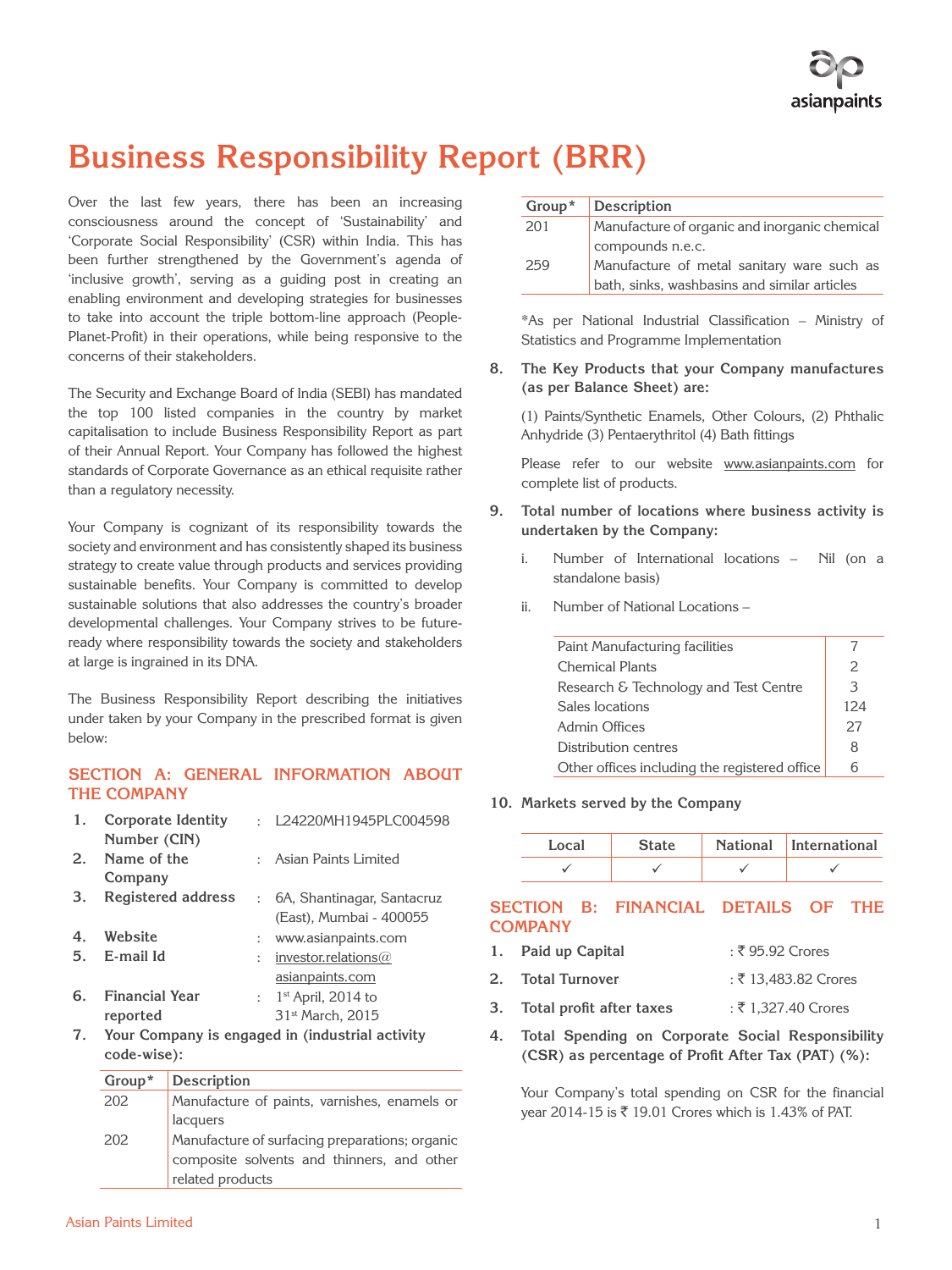# **5. Some of the areas for which expenditure in 4 above have been incurred:**

|    | Areas listed under Schedule VII to the Companies Act, 2013 Activities undertaken in the "Thrust Areas" for the Company                                                                     |                   |                                                                                                                            |
|----|--------------------------------------------------------------------------------------------------------------------------------------------------------------------------------------------|-------------------|----------------------------------------------------------------------------------------------------------------------------|
|    | Promoting education, including special education and                                                                                                                                       | <b>Education:</b> |                                                                                                                            |
|    | employment enhancing vocational skills especially among                                                                                                                                    | $\bullet$         | Creating infrastructure and other facilities for schools                                                                   |
|    | children, women, elderly, and the differently abled and                                                                                                                                    | $\bullet$         | Developing children holistically                                                                                           |
|    | livelihood enhancement projects                                                                                                                                                            | $\bullet$         | Improving the quality of life of children in the village schools                                                           |
|    | Eradicating hunger, poverty and malnutrition, promoting                                                                                                                                    | $\bullet$         | Developing teachers' capability at schools                                                                                 |
|    | preventive health care and sanitation and making available<br>safe drinking water                                                                                                          | $\bullet$         | Promoting education through various means                                                                                  |
|    |                                                                                                                                                                                            | Water:            |                                                                                                                            |
|    | Ensuring environmental sustainability, ecological balance,<br>protection of flora and fauna, animal welfare, agroforestry,<br>conservation of natural resources and maintaining quality of | ٠                 | Augmenting rain water harvesting and recharging the water<br>table                                                         |
|    | soil, air and water.                                                                                                                                                                       | ٠                 | Desilting of lakes and ponds.                                                                                              |
|    |                                                                                                                                                                                            | $\bullet$         | Spreading awareness for conservation of water                                                                              |
|    |                                                                                                                                                                                            | ٠                 | Adopting the water neutrality/sustainability theme                                                                         |
|    |                                                                                                                                                                                            |                   | Health care, Hygiene and Sanitation:                                                                                       |
|    |                                                                                                                                                                                            | ٠                 | Promoting health care among village community by<br>providing sanitation facilities                                        |
|    |                                                                                                                                                                                            | ٠                 | Providing safe drinking water                                                                                              |
|    |                                                                                                                                                                                            |                   | Skill upgradation/Vocational training:                                                                                     |
|    |                                                                                                                                                                                            | ٠                 | Providing specialized and skill based training                                                                             |
|    |                                                                                                                                                                                            | ۰                 | Providing vocational training to village youth to enhance<br>their employability and earn better livelihood.               |
|    | <b>SECTION C: OTHER DETAILS</b><br>Your Company as on 31 <sup>st</sup> March, 2015 has six Direct                                                                                          | 2.                | Principle-wise [as per National Voluntary Guidelines<br>(NVGs)] BR Policy/policies (Reply in Y/N)                          |
|    | subsidiaries and twenty three Indirect subsidiaries.                                                                                                                                       | P1                | Business should conduct and govern themselves with<br>Ethics, Transparency and Accountability                              |
| ٠  | Your Company encourages its subsidiaries to adopt its<br>policies and practices.                                                                                                           | P <sub>2</sub>    | Businesses should provide goods and services that are safe<br>and contribute to sustainability throughout their life cycle |
|    | <b>RESPONSIBILITY</b><br><b>SECTION</b><br><b>BUSINESS</b><br>D:                                                                                                                           | P <sub>3</sub>    | Businesses should promote the well-being of all<br>employees                                                               |
|    | <b>INFORMATION</b>                                                                                                                                                                         | P4                | Businesses should respect the interests of, and be                                                                         |
| 1. | Details of Director/Directors responsible for BR                                                                                                                                           |                   | responsive towards all stakeholders, especially those                                                                      |
|    | Details of the Director responsible for implementation<br>a.                                                                                                                               | P <sub>5</sub>    | who are disadvantaged, vulnerable and marginalized<br>Businesses should respect and promote human rights                   |
|    | of the BR policy:                                                                                                                                                                          | P6                | Businesses should respect, protect, and make efforts to                                                                    |
|    | <b>DIN</b><br>: 03518282<br>۰                                                                                                                                                              |                   | restore the environment                                                                                                    |
|    | : Shri K.B.S. Anand<br>Name<br>۰                                                                                                                                                           | P7                | Businesses when engaged in influencing public and                                                                          |
|    | Designation: Managing Director & CEO<br>٠                                                                                                                                                  |                   | regulatory policy, should do so in a responsible manner                                                                    |
|    | Details of the BR head:<br>b.                                                                                                                                                              | P <sub>8</sub>    | Businesses should support inclusive growth and<br>equitable development                                                    |
|    | <b>DIN</b><br>: NA<br>۰<br>Name<br>: Shri Jayesh Merchant<br>۰<br>Designation : CFO & Company Secretary,<br>۰                                                                              | P <sub>9</sub>    | Businesses should engage with and provide value to<br>their customers and consumers in a responsible manner                |
|    | President - Industrial JVs                                                                                                                                                                 |                   |                                                                                                                            |

- Tel. No. : 022 3981 8000
- E-mail Id  $\qquad$  : investor.relations@asianpaints.com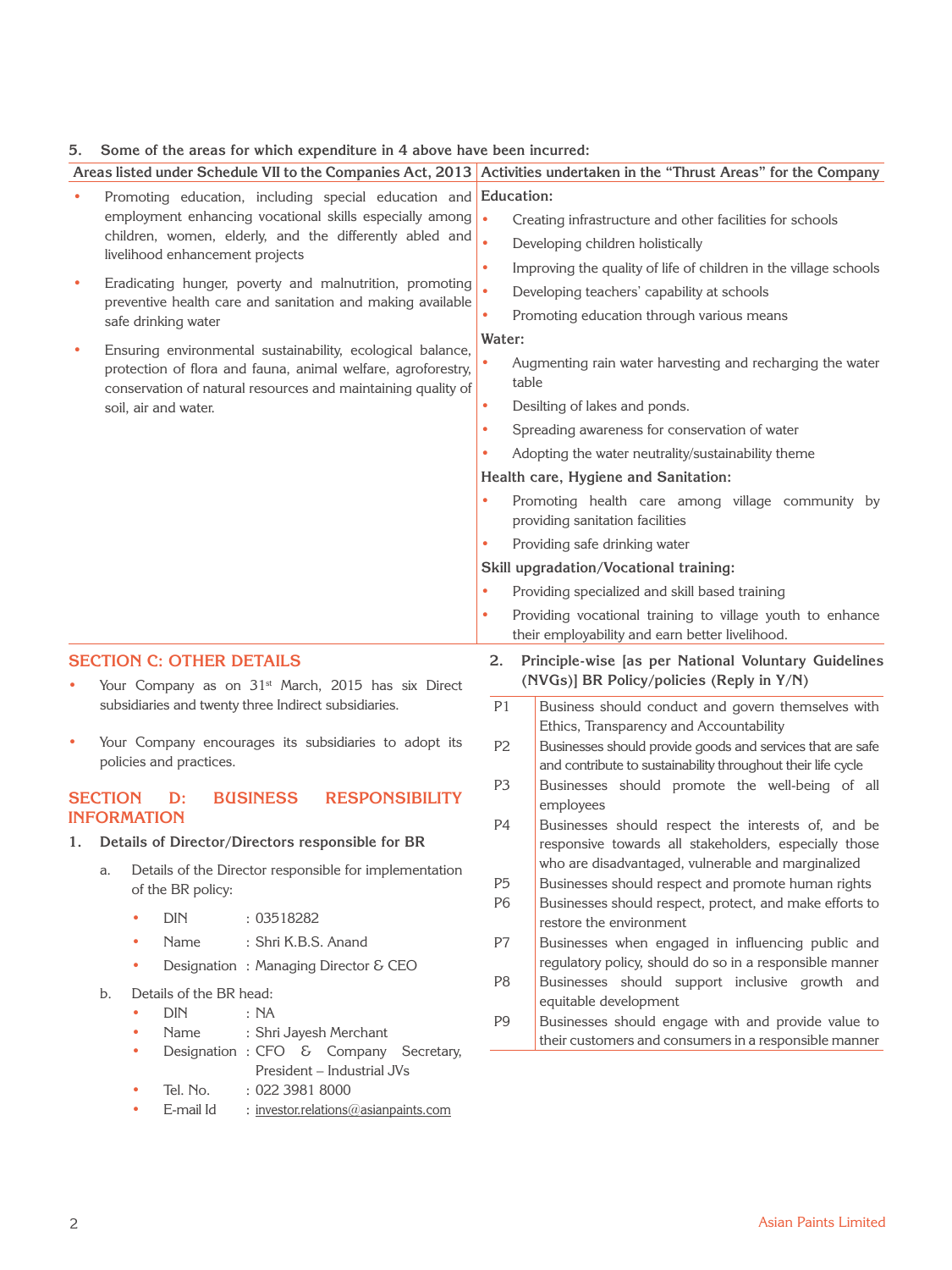

| Sr.<br><b>No</b>                                                                                                                                                                                                                                                                                                                                                                                                                                                                                                                                   | Questions                                                                                                                                       | P1                                                                                                               | P <sub>2</sub>                                                                                           | P <sub>3</sub>                                                                                                                                                                                                                                                                                                                                                                                                      | P <sub>4</sub>                                                                                                                                                                  | P <sub>5</sub>                                                                                                               | P <sub>6</sub>                                              | P7          | P <sub>8</sub>                                                                                                                                 | P <sub>9</sub>                                        |
|----------------------------------------------------------------------------------------------------------------------------------------------------------------------------------------------------------------------------------------------------------------------------------------------------------------------------------------------------------------------------------------------------------------------------------------------------------------------------------------------------------------------------------------------------|-------------------------------------------------------------------------------------------------------------------------------------------------|------------------------------------------------------------------------------------------------------------------|----------------------------------------------------------------------------------------------------------|---------------------------------------------------------------------------------------------------------------------------------------------------------------------------------------------------------------------------------------------------------------------------------------------------------------------------------------------------------------------------------------------------------------------|---------------------------------------------------------------------------------------------------------------------------------------------------------------------------------|------------------------------------------------------------------------------------------------------------------------------|-------------------------------------------------------------|-------------|------------------------------------------------------------------------------------------------------------------------------------------------|-------------------------------------------------------|
| 1.                                                                                                                                                                                                                                                                                                                                                                                                                                                                                                                                                 | Do you have a<br>policy/policies<br>for                                                                                                         | Y<br>This forms part<br>of the Code of<br>Conduct of your<br>Company which<br>is applicable to<br>all employees. | Y<br>The policy is<br>part of your<br>Company's<br>Environment.<br>Health and<br>Safety (EHS)<br>Policy. | Y<br>Certain policies<br>form part of the<br>Code of Conduct<br>for employees.<br>There are various<br>policies for the<br>benefit of the<br>employees which<br>are issued by the<br>Human Resources<br>function of the<br>Company from<br>time to time. The<br>policies include<br>Maternity Leave<br>Policy, Employee<br>Safety Policy,<br>Sabbatical Policy for<br>employees, Group<br>Mediclaim Policy,<br>etc. | Y<br>Your Company<br>does not have<br>a specific<br>policy, however<br>certain aspect<br>of this principle<br>forms part<br>of the CSR<br>Policy and the<br>Consumer<br>Policy. | Y<br>This forms<br>part of the<br>Code of<br>Conduct<br>of your<br>Company<br>which is<br>applicable<br>to all<br>employees. | Y<br>This forms<br>part of your<br>Company's<br>EHS policy. | $\mathbb N$ | Y<br>Your<br>Company has<br>a CSR Policy.                                                                                                      | Y<br>Your<br>Company<br>has a<br>Consumer<br>Policy.  |
| 2.                                                                                                                                                                                                                                                                                                                                                                                                                                                                                                                                                 | Has the<br>Policy being<br>formulated in<br>consultation<br>with the relevant<br>stakeholders?<br>Refer Note1                                   | Y                                                                                                                | Y                                                                                                        | Y                                                                                                                                                                                                                                                                                                                                                                                                                   | Y                                                                                                                                                                               | Y                                                                                                                            | Y                                                           | NA          | Y                                                                                                                                              | Y                                                     |
| 3.                                                                                                                                                                                                                                                                                                                                                                                                                                                                                                                                                 | Does the policy<br>conform to<br>any national /<br>international<br>standards?                                                                  | Y<br>report for more information.                                                                                | Y                                                                                                        | Y<br>The spirit and content of the Code of Conduct and all the applicable laws and standards are captured in the policies articulated by your Company.<br>The policies are based on and are in compliance with the applicable regulatory requirements and International Standards. Please refer the detailed                                                                                                        | Y                                                                                                                                                                               | Y                                                                                                                            | Y                                                           | <b>NA</b>   | Y                                                                                                                                              | N                                                     |
| 4.                                                                                                                                                                                                                                                                                                                                                                                                                                                                                                                                                 | Has the policy<br>been approved<br>by the Board? If<br>yes, has it been<br>signed by MD/<br>owner/CEO/<br>appropriate<br><b>Board Director?</b> | Y<br>(It is signed<br>by the Vice<br>President -<br>Human<br>Resources<br>Function)                              | Y<br>(It is signed by<br>the Managing<br>Director)                                                       | Y<br>(It is signed<br>by the Vice<br>President -<br>Human<br>Resources<br>Function)                                                                                                                                                                                                                                                                                                                                 | Y<br>(It is signed by<br>the Managing<br>Director)                                                                                                                              | Y<br>(It is signed<br>by the Vice<br>President -<br>Human<br>Resources<br>Function)                                          | Y<br>(It is signed<br>by the<br>Managing<br>Director)       | NA          | Y<br>(It is signed<br>by the<br>Managing<br>Director)                                                                                          | Y<br>(It is signed<br>by the<br>Managing<br>Director) |
|                                                                                                                                                                                                                                                                                                                                                                                                                                                                                                                                                    |                                                                                                                                                 | necessary changes whenever required.                                                                             |                                                                                                          | As a process all the policies are noted by the Board. The Board authorises Senior Officials of the Company to authenticate the policies and make                                                                                                                                                                                                                                                                    |                                                                                                                                                                                 |                                                                                                                              |                                                             |             |                                                                                                                                                |                                                       |
| 5.                                                                                                                                                                                                                                                                                                                                                                                                                                                                                                                                                 | Does the<br>Company have<br>a specified<br>committee<br>of the Board/<br>Director/Official<br>to oversee the                                    | Y                                                                                                                | Y                                                                                                        | Y                                                                                                                                                                                                                                                                                                                                                                                                                   | Y                                                                                                                                                                               | Y                                                                                                                            | Y                                                           | NA.         | Y                                                                                                                                              | Y                                                     |
| implementation<br>The implementation and adherence to the Code of Conduct for Employees is overseen by the Human Resource and Internal Audit Function<br>of the policy?<br>respectively. The Corporate Social Responsibility Policy is administered by the CSR Committee in line with the requirements of the Companies<br>Act, 2013. The EHS Policy is overseen by the Supply Chain, Manufacturing and the Research & Technology Function. The Company has a<br>separate Customer Centricity Function which looks at all customer related issues. |                                                                                                                                                 |                                                                                                                  |                                                                                                          |                                                                                                                                                                                                                                                                                                                                                                                                                     |                                                                                                                                                                                 |                                                                                                                              |                                                             |             |                                                                                                                                                |                                                       |
| 6.                                                                                                                                                                                                                                                                                                                                                                                                                                                                                                                                                 | Indicate the link<br>for the policy<br>to be viewed<br>online?                                                                                  | https://www.<br>asianpaints.com/<br>pdfs/company-<br>info/investors/<br>code of<br>conduct.pdf                   | https://www.<br>asianpaints.<br>com                                                                      | These policies are<br>internal policies and<br>are not displayed on<br>the website of the<br>Company but have<br>been displayed on<br>the intranet site of<br>the Company                                                                                                                                                                                                                                           | https://www.<br>asianpaints.<br>com/pdfs/<br>company-<br>info/aboutus/<br>corporate-<br>citizenship/<br>csr policy<br>approved by<br>board.pdf                                  | https://www.<br>asianpaints.<br>com/pdfs/<br>company-<br>info/<br>investors/<br>code of<br>conduct.pdf                       | https://www.<br>asianpaints.<br>com                         | NA.         | https://www.<br>asianpaints.<br>com/pdfs/<br>company-info/<br>aboutus/<br>corporate-<br>citizenship/<br>csr policy<br>approved by<br>board.pdf | https://www.<br>asianpaints.<br>com                   |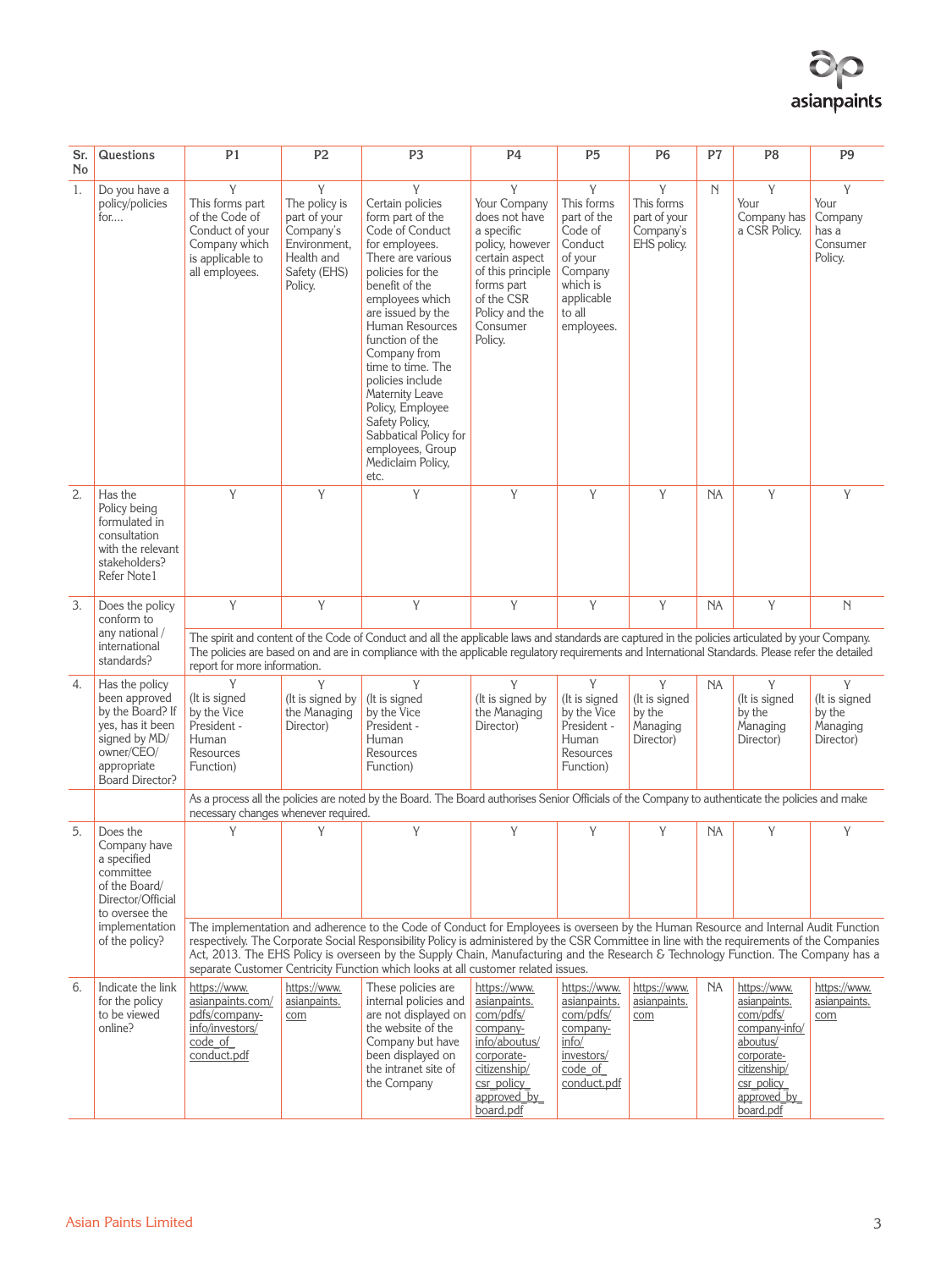| Sr.<br>No | Questions                                                                                                                                                                                 | P1 | P <sub>2</sub> | P <sub>3</sub> | P <sub>4</sub> | P <sub>5</sub> | <b>P6</b> | P <sub>7</sub> | P <sub>8</sub> | P <sub>9</sub> |
|-----------|-------------------------------------------------------------------------------------------------------------------------------------------------------------------------------------------|----|----------------|----------------|----------------|----------------|-----------|----------------|----------------|----------------|
| 7.        | Has the policy<br>been formally<br>communicated<br>to all relevant<br>internal and<br>external<br>stakeholders?                                                                           | Y  | Y              | Y              | Y              | Y              | Y         | <b>NA</b>      | Y              | Y              |
| 8.        | Does the<br>Company<br>have in-house<br>structure to<br>implement the<br>policy/policies                                                                                                  | Y  | Y              | Y              | Y              | Y              | Y         | <b>NA</b>      | Y              | Y              |
| 9.        | Does the<br>Company have<br>a grievance<br>redressal<br>mechanism<br>related to the<br>policy/policies<br>to address<br>stakeholders'<br>grievances<br>related to the<br>policy/policies? | Y  | Y              | Y              | Y              | Y              | Y         | NA             | Y              | Y              |
| 10.       | Has the<br>Company<br>carried out<br>independent<br>audit/evaluation<br>of the working<br>of this policy by<br>an internal or<br>external agency?<br>Refer Note 2:                        | Y  | Y              | Y              | Y              | Y              | Y         | NA             | Y              | Y              |

**Note 1:** While there may not be formal consultation with all stakeholders, the relevant policies have evolved over a period of time by taking inputs from concerned internal stakeholders.

**Note 2:** While your Company has not carried out independent audit of the policies, the Internal Audit Function periodically looks at the implementation of the policies.

# 2a. If answer to Sr. No. 1 against any principle is 'No', please explain why: (Tick upto 2 options)

| Sr. | <b>Questions</b>                                                                                                                        | P1                       | P2 | P3 | P4 | <b>P5</b> | P6 | P7           | P8 | P9 |
|-----|-----------------------------------------------------------------------------------------------------------------------------------------|--------------------------|----|----|----|-----------|----|--------------|----|----|
| No. |                                                                                                                                         |                          |    |    |    |           |    |              |    |    |
| 1.  | The Company has not understood the Principles                                                                                           |                          | ۰  |    |    |           |    |              | ۰  |    |
| 2.  | The Company is not at a stage where it finds itself in<br>a position to formulate and implement the policies on<br>specified principles | $\overline{\phantom{a}}$ |    |    |    |           |    |              |    |    |
| 3.  | The Company does not have financial or manpower<br>resources available for the task                                                     |                          |    |    |    |           |    |              |    |    |
| 4.  | It is planned to be done within next 6 months                                                                                           |                          | ۰  |    |    |           | -  | ۰            |    |    |
| 5.  | It is planned to be done within the next 1 year                                                                                         |                          |    |    |    |           | -  | $\checkmark$ |    |    |
| 6.  | Any other reason (please specify)                                                                                                       |                          |    |    |    |           |    |              |    |    |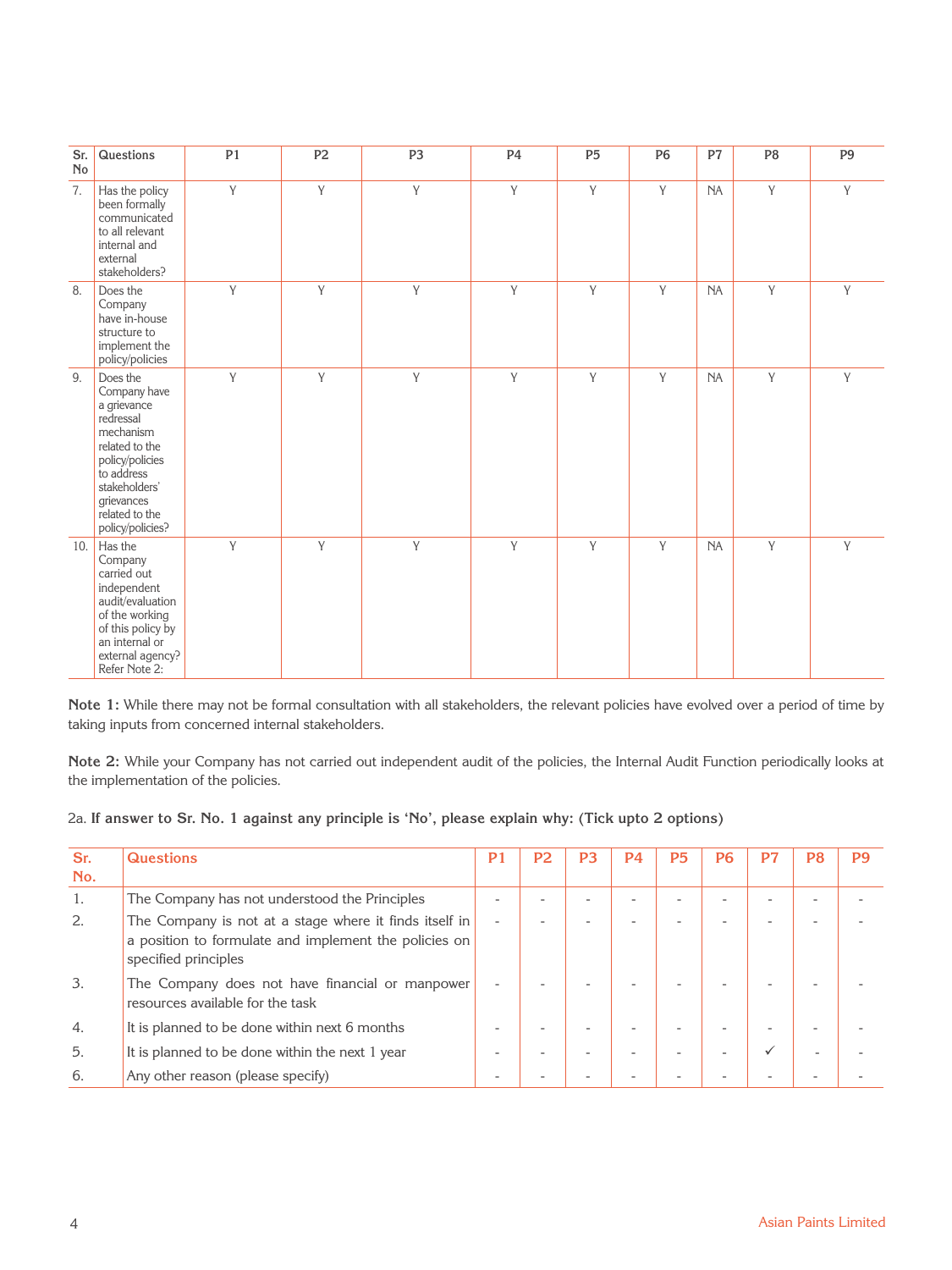#### **3. Governance related to BR**

- The Board of Directors of your Company assess various initiatives forming part of the BR performance of the Company on a periodic basis. The CSR Committee meets every quarter to ensure implementation of the projects/programmes/activities to be undertaken in the field of CSR. Other supporting functions/groups like Sustainability, meet on a periodic basis to assess the BR performance.
- Your Company publishes the information on BR which forms part of the Annual Report of the Company. The Annual Report is also uploaded on the website of the Company – http://www.asianpaints.com/pdfs/ company-info/investors/financial\_results

# **SECTION E: PRINCIPLE-WISE PERFORMANCE**

#### **Principle 1**

**Business should conduct and govern themselves with Ethics, Transparency and Accountability**

- Ethics and compliance are the key elements of sustainability and virtues of a responsible corporate. These virtues clearly reflect in your Company's Code of Conduct (the Code) which requires every employee including the employees of the subsidiary companies to act with highest standards of personal and professional ethics and integrity and comply with the applicable laws. Your Company fosters a culture of ethics by making the Code a part of the induction training programme for its new recruits and making it readily accessible on the Company's intranet. The Code and the Company's Policy on fraud prevention which covers the acts such as deception, bribery, forgery, extortion and corruption are applicable to any irregularity or suspected irregularity involving employees as well as vendors, contractors, customers and/or any other entities having a business relationship with the Company. Adequate measures have been taken to educate employees and suppliers on the Company's expectations on ethical conduct.
- An Ethics Committee comprising of the Managing Director & CEO, Compliance Officer and Head of the Human Resources function has been constituted for the purpose of receiving and investigating complaints from any employee/ business associates. An Ethics Hotline has been provided to employees to enable them to report any instances of fraud, abuse, misconduct or malpractices at workplace. The Hotline is provided with language options to facilitate the workers, especially those working in factories, to report their concerns in the language they are more conversant with. The Committee has been constituted and functions under

the Whistle Blower Policy. Further, policies for avoidance of conflict of interest and prohibition of insider trading have been articulated and adopted to ensure transparency through timely and adequate disclosures.

The Company has in place different mechanisms for receiving and dealing with complaints from different stakeholders viz. shareholders, customers, employees, vendors etc. There are dedicated resources to respond to the complaints within a time bound manner. During the year, your Company received 11 (eleven) complaints from shareholders which have been resolved.

#### **Principle 2**

**Businesses should provide goods and services that are safe and contribute to sustainability throughout their life cycle**

- Sustainability is deeply ingrained in ethos of your Company and it has always been the endeavour to develop and deliver high quality products that are inherently safer for people and have minimal impact on the environment. Your Company has a dedicated Research & Technology (R&T) team that is focussed on creating innovative products for its customers that meet global standards, reflecting its commitment to environmental sustainability. Your Company is committed to offer products that meet internationally accepted Green Seal standards.
- Your Company has initiated number of R&T programs towards developing products based on sustainable design philosophy starting from raw material selection stage, to formulation development, to manufacture, application and waste control. In terms of green journey, the Company has adopted GS 11 standard of US Green Building Council as the guiding philosophy which is known to be the highest standard in the field of environment friendly coatings. The entire product portfolio of architectural coatings has been made lead free and RCS (respirable crystalline silica) free to prevent exposure related hazards to human beings during handling, manufacturing and application. Also, the entire product range in the premium basket of products namely Ultima, Ultima Protek, Royale, Royale Shyne, Royale Play, Royale Aspira of your Company has been made compliant to GS 11 standard in terms of the requirements of EHS parameters. Your Company has created internal green logo called "Green Assure" which assures end users of having truly green products.
- Your Company has undertaken an important R&T program to develop true zero Volatile Organic Compounds (VOC) low odour products to improve indoor air quality and ensure healthier living for consumers.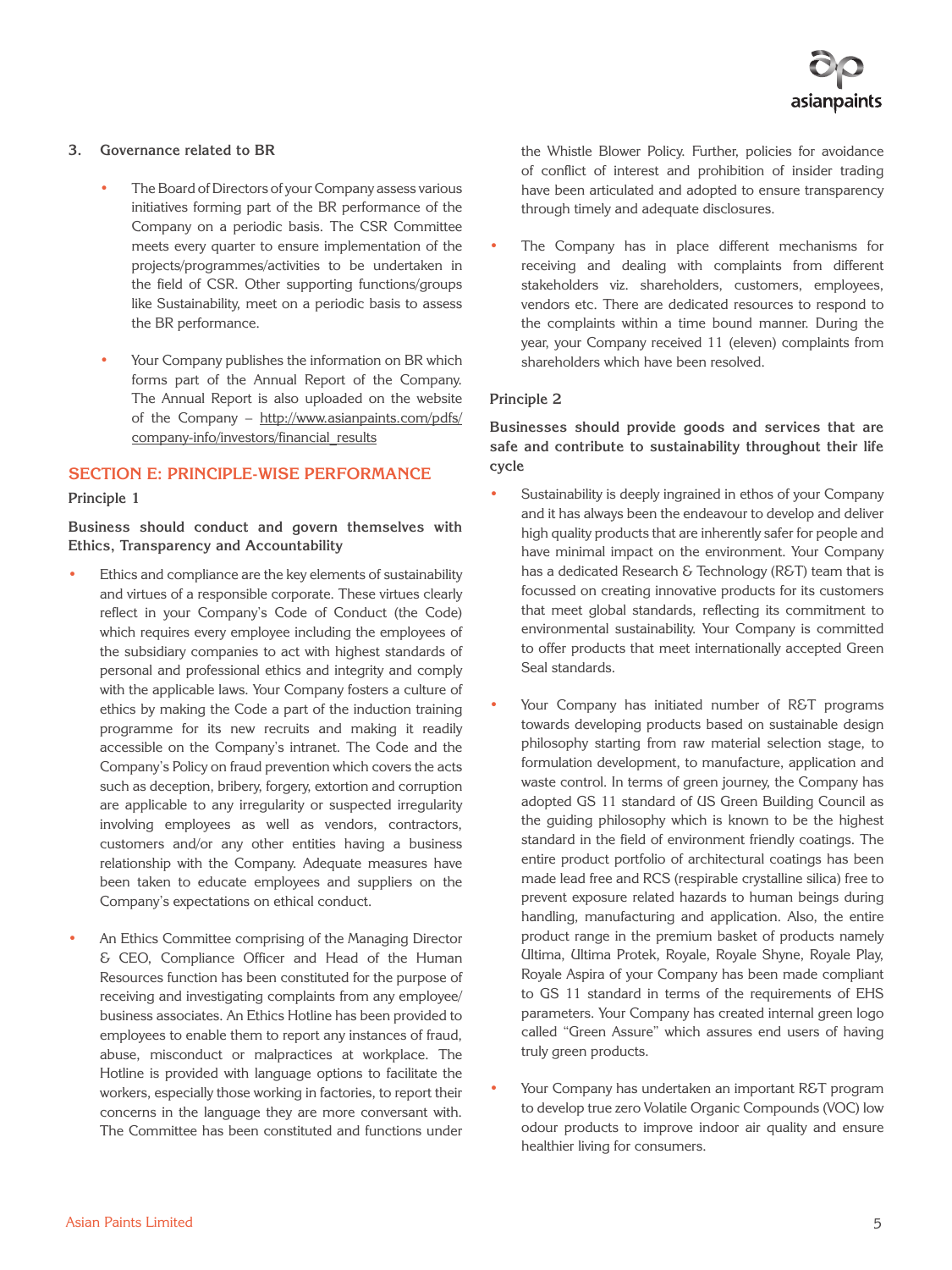- Recently, the prestigious high end premium interior paint product, Royale Aspira has been approved for certification by US Green Building Council based on extensive audit of formulation and manufacturing process.
- Water based paints are developed using water as a benign solvent as opposed to organic solvents thereby reducing dependence on petroleum resources. The resulting paints are non-flammable, odourless, and low polluting. Water is used as a thinner during its application and also for cleaning application equipment, thus further eliminating VOC emissions, thereby reducing the risk of fire hazard and associated health hazards. Hence water based paints are much safer to surroundings both during and after application.
- As a part of your Company's Sustainability Agenda, your Company has started measuring carbon footprint index (kg of  $\mathsf{CO}_2$  equivalent per litre of finished product) of all water based architectural products and taking initiatives to replace raw materials with high carbon footprint index with those having low carbon footprint index, wherever possible.
- Your Company intends to educate customers about the safe use of its products and ensures that all processes, plant, equipment, machinery and material provided at plants are safe to the people as well as environment. Product Information Sheets for all the major products are available on Company's website. It contains the information pertaining to product features, process of application, technical details, safety precautions etc. The information can be accessed through the following link:

#### https://www.asianpaints.com/pro/product\_listing.aspx

- In order to source power in eco-friendly and sustainable manner, your Company has installed solar power panels on rooftops of some of its manufacturing facilities. The power sourced from these panels is being utilized in manufacturing and other activities like water heating, lighting etc. Further, stringent targets for the specific power consumption are set and are closely monitored by the manufacturing hierarchy.
- The details of consumption of water and power for manufacture of decorative paints and chemicals are as follows:

| Category                         | 2014-15 | 2013-14 |
|----------------------------------|---------|---------|
| Consumption of fresh water (KL)  |         |         |
| Per KL of paint manufactured     | 1.07    | 1.32    |
| Per MT of Chemical manufactured  | 27.50   | 26.60   |
| Consumption of electricity (KWH) |         |         |
| Per KL of paint manufactured     | 105.81  | 115.95  |
| Per MT of Chemical manufactured  | 1314.85 | 1291.88 |

- Your Company's products do not have any significant impact on energy during usage by the consumer.
- Your Company believes that behaviours and practices throughout the value chain should contribute to sustainability. As such your Company prefers to enter into long term commitments with those suppliers who fulfill their responsibility towards society as well as environment. Your Company takes initiatives to improve awareness about legal compliances, to enhance eco-friendly efficiencies and packaging/logistics improvements at the suppliers end. Supplier and transporter meets are held on a periodical basis where your Company engages and encourages them to undertake sustainable practices across supply chain.
- Your Company has strategically designed its distribution network in order to serve its dealers in the least possible time and minimize transportation cost. This has resulted in better warehouse and inventory management. Further, your Company drives its distribution plan using an ERP (Enterprise Resource Planning) system to optimize freight cost. Your Company sources majority of its transport requirements from local vendors at all locations. These initiatives on one hand benefits your Company in terms of time and cost of transportation and on the other support environment through reduction in fuel consumption and resultant carbon emission.
- Measures for Waste Minimization are undertaken by the Company in all its factories. Your Company is committed to adopt best-in-class practices to reduce wastage during conversion of raw materials to finished goods. These measures are reviewed by the General Works Manager of the respective factory/manufacturing facility at a monthly interval and also by the Vice President of the Supply Chain function on six-monthly basis. Waste generated during the production operations is disposed/recycled in compliance with the applicable environmental laws. Maximum efforts are made to reduce the quantum of waste-water generated during cleaning operations in the factories. The trade effluent generated is treated in compliance with the applicable environmental laws and the treated water is recycled back into the production processes or discharged for landscaping/gardening/horticulture-development purposes. All plants of your Company are located within State Industrial Development Corporation areas.
- Your Company has begun procuring papers that contain 100% recycled content. With this change, your Company estimates that about 100 trees will be saved from being cut every year. Your Company also uses recycled cardboard cartons (secondary packaging) to pack small sized paintcontainers. The jumbo packaging used for transfer of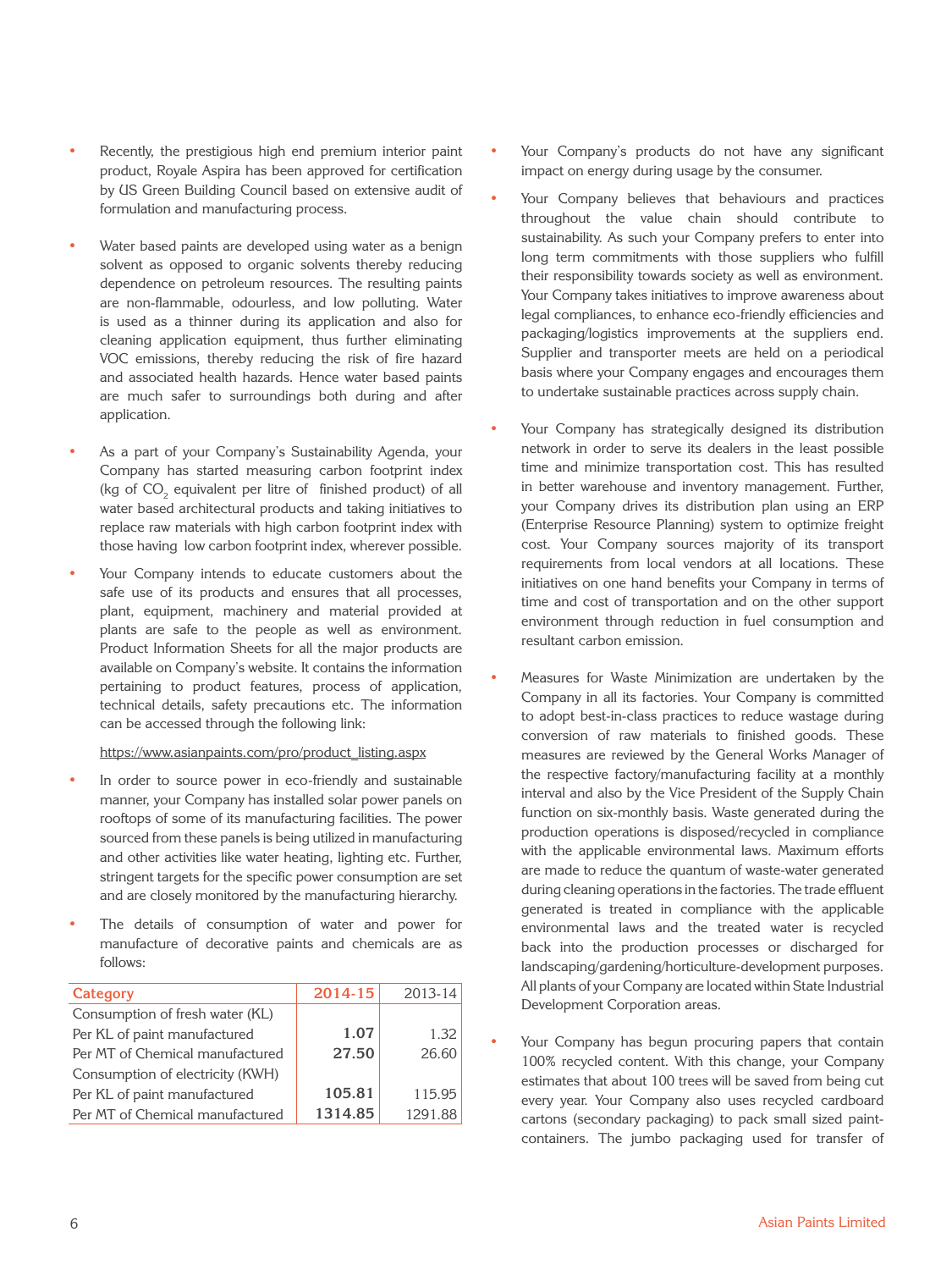certain powder raw material by suppliers is reused for a minimum of three times.

# **Principle 3**

#### **Businesses should promote the well-being of all employees**

- Our employees are our strength. Your Company supports a policy of empowerment and nurturing. We have built an eco-system of fair policies and benefits which allows talent to foster and let the excellence become a way of life.
- Your Company has a total number of 5,897 permanent employees in India (including permanent women employees). Details of women employees and contracted work force in India are listed below:

| Sr.                                                              | <b>Category of Employees</b> | Number of        |  |  |  |
|------------------------------------------------------------------|------------------------------|------------------|--|--|--|
| No.                                                              |                              | <b>Employees</b> |  |  |  |
| 1.                                                               | Contracted Work force        | 9,345            |  |  |  |
| 2.                                                               | Temporary Work force         | 254              |  |  |  |
|                                                                  |                              |                  |  |  |  |
| 272<br>Number of permanent women employees                       |                              |                  |  |  |  |
| Number of permanent employees with disabilities<br>$\mathcal{P}$ |                              |                  |  |  |  |

- There are recognized trade unions at the Company's manufacturing locations and certain sales units are affiliated to various trade union bodies. Approximately 28% of permanent employees are members of recognized employee unions.
- Your Company's policy prohibits engaging of any child labour or involuntary labour. Thus, there are no complaints relating to child labour, forced labour and involuntary labour.
- The policies and practices related to or in any way affecting the human resource have been designed to ensure dignity and well-being of people engaged within our business as well as our value chain.
- The health and safety of the employees of your Company is of paramount importance. Your Company has a Policy on Occupational Health and Safety, to comply with all applicable health and safety statutory regulations and ensure zero accidents, zero dangerous occurrences and zero notifiable diseases. It is governed by an apex body "Safety Council' and by plant level and department level Safety Committees. Your Company is equipped with dedicated and specially trained professionals responsible for managing safety aspects along with line management at plants. Your Company provides regular training to all employees at plants to safeguard them from any injuries and accidents. The safety training workshops which are conducted regularly for employees and workmen are also extended to applicators.
- Your Company has a policy for the prevention of sexual harassment which has been implemented at unit level. It ensures prevention and deterrence towards the commissioning of acts of sexual harassment and communicates procedures for their resolution and settlement. A Committee has been constituted in accordance with the requirements under the Sexual Harassment of Women at Workplace (Prevention, Prohibition and Redressal) Act, 2013 which ensures implementation and compliance with the Law as well as the policy at unit level. During the year the Company received 2 complaints on sexual harassment and took necessary steps to resolve and close them in accordance with applicable laws and guidelines.
- Your Company provides welfare facilities like subsidized food, rest rooms, medical check-up and medical facilities to all its employees including contract employees working at plants. Your Company provides Mediclaim facility under the Group Mediclaim Policy to its employees including employees at the manufacturing locations (based on settlement agreements signed by the Company).
- At Asian Paints, the Diversity and Inclusion journey was taken up in the month of March, 2014. A women's network called 'Swara' was inaugurated, to provide a platform to women to voice their opinions on gaps in the systems, structures and processes. Your Company began 'Diversity & Inclusion' as an area of focus in the previous years. A benchmarking study was conducted with over 20 industry peers in order to review best practices that could be replicated in the Company. Your Company also conducted a diagnostic exercise with a consultant to facilitate discussion with the senior management towards a shared understanding of a path forward.
- The other employee welfare oriented initiatives taken up during the year 2014-15 were implementation of Sabbatical policy, Child Care Support Policy, revision of employee safety guidelines, inauguration of a creche facility at the Company's Research & Technology Centre at Turbhe and organizing workshops on the subject of prevention of sexual harassment at workplace etc.
- Percentage of employees who were given safety & skill up-gradation training in the last year are:

|    | Permanent Employees                    | 74%  |
|----|----------------------------------------|------|
| Ш  | Permanent Women Employees              | 64%  |
| Ш  | Casual/Temporary/Contractual Employees | 100% |
|    | at plants                              |      |
| IV | Employees with Disabilities            | 100% |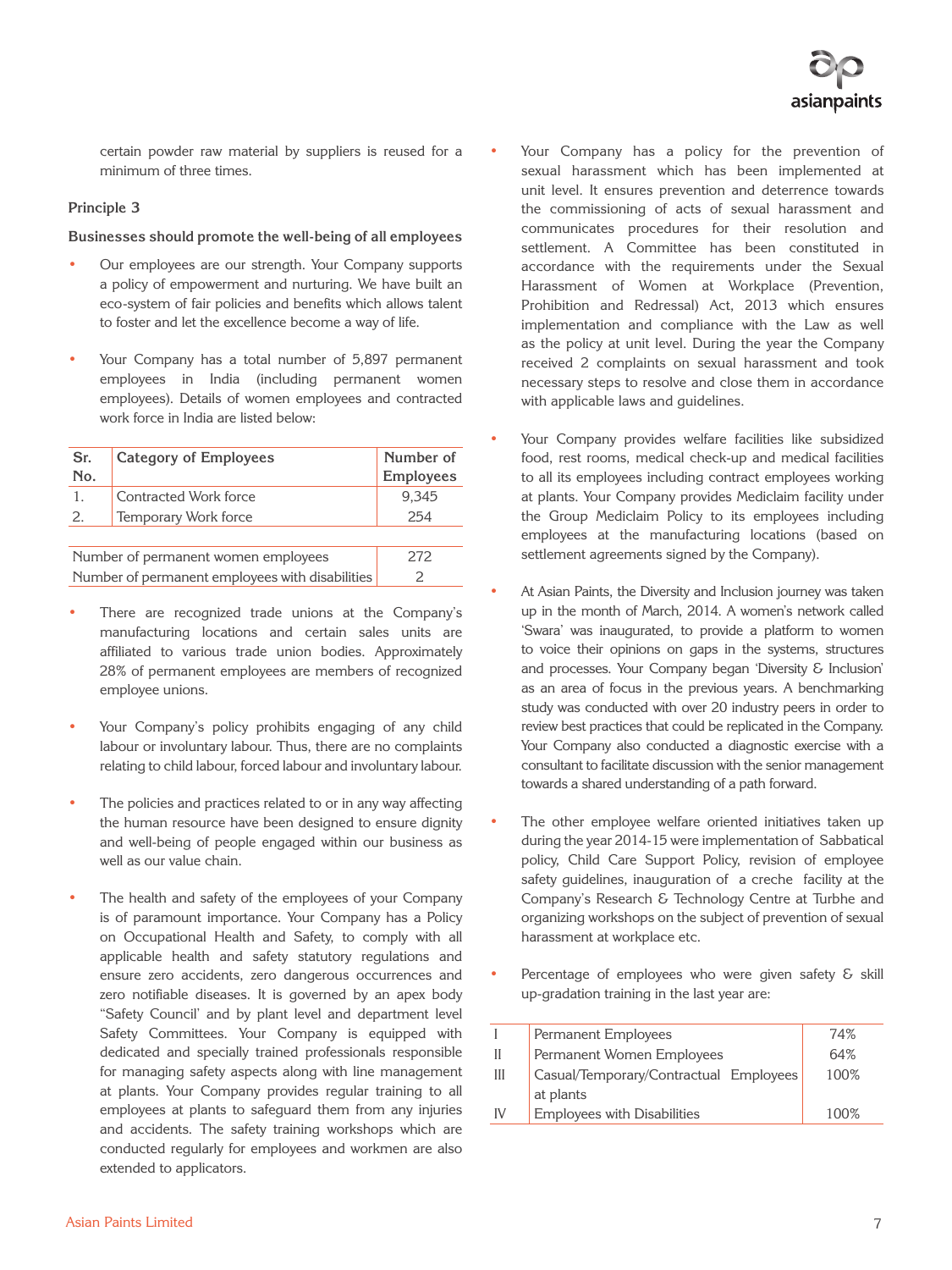#### **Principle 4**

**Businesses should respect the interests of and be responsive towards all stakeholders, especially those who are disadvantaged, vulnerable and marginalized**

- Identifying the stakeholders and engaging with them through multiple channels in order to hear what they have to say about our products and services are essential parts of our sustainability plan. Your Company gives significant importance to the interests of those stakeholders who are disadvantaged, vulnerable and marginalised through various interactive sessions and welfare programmes. Various initiatives including generation of employment for the local communities around its manufacturing units by giving preference to employment of local people, enhancing awareness of people towards the importance of water conservation and knowledge of water resources have been undertaken by your Company.
- Fair treatment and safeguarding the interests of the contract workforce is important for your Company. Contract labour is deployed at the manufacturing facilities and in other functions, in various non-core activities like housekeeping, canteen operations, warehouse operations and others. Each unit maintains suitable checks and balances to ensure that wage payments, statutory contributions, and other such obligations are met by the contractors.
- Your Company sources manpower for activities like construction, maintenance etc. in its existing as well as upcoming plants from local areas. At certain locations, community development is also done by way of providing basic educational facilities and skill-sets for maintenance of livelihood to local population. The details of initiatives taken by the Company in the area of community development have been provided in the Corporate Social Responsibility section of the Annual Report.
- CSR initiatives taken during the year were focused on child education through provision of better quality infrastructure, skill building programmes for teachers and improving the overall development of children of the communities around the Company's manufacturing facilities.
- Safety training programs which are conducted for employees and workmen are also extended to contractual employees. The Company has taken significant steps towards imparting training and skill building for painters and contractors.

#### **Principle 5**

# **Businesses should respect and promote human rights**

The principles of human rights as enshrined in the Universal Declaration of Human Rights of the United Nations form part of our Code of Conduct. According to International

conventions, the term 'human rights' covers a host of aspects including non-discrimination, gender equality, freedom of association, collective bargaining, avoidance of child and forced labour among others. Your Company is compliant to national regulations pertaining to human rights. Several workshops explaining the principles enshrined in the Code of Conduct of your Company were organized for its employees. The Code of Conduct of your Company also applies to the employees of the subsidiary companies.

• No stakeholders' complaints have been received in the last financial year.

#### **Principle 6**

**Business should respect, protect and make efforts to restore the environment**

- Asian Paints has a high level of sensitivity towards the environment. As a minimum, your Company adheres to all statutory environmental requirements and regularly strives for further improvement. This ethos is enshrined in your Company's EHS Policy which is also displayed and implemented at the manufacturing locations.
- The EHS Policy (signed by the MD & CEO) is available on the Company's website and can be accessed at

#### https://www.asianpaints.com/pro/EHSPolicy.aspx

- Our EHS Policy covers all employees including contract labour and service providers. The emissions/waste generated by your Company is within the permissible limits given by Central or State Pollution Control Bodies (CPCB/ SPCB) for the financial year being reported. There are no show cause/legal notices from CPCB/SPCB which are pending as at the end of financial year.
- The paint manufacturing facilities have established ISO systems (ISO 9001 and ISO 14001). As part of the ISO 14001 Environment Management system, every factory monitors the state of the environment inside the factory.
- Further, every manufacturing facility conducts Aspect Impact study of various activities and identifies controllable/ uncontrollable and normal/abnormal/emergency scenarios of the operations. Any deviations from laid down policies and procedures are tracked and reviewed by effective procedures of Corrective Action and Preventive Action (CAPA).
- Your Company has setup systems and processes whereby Environment Management Review meetings are conducted every six months which are chaired by the Vice President-Supply Chain and attended by General Works Managers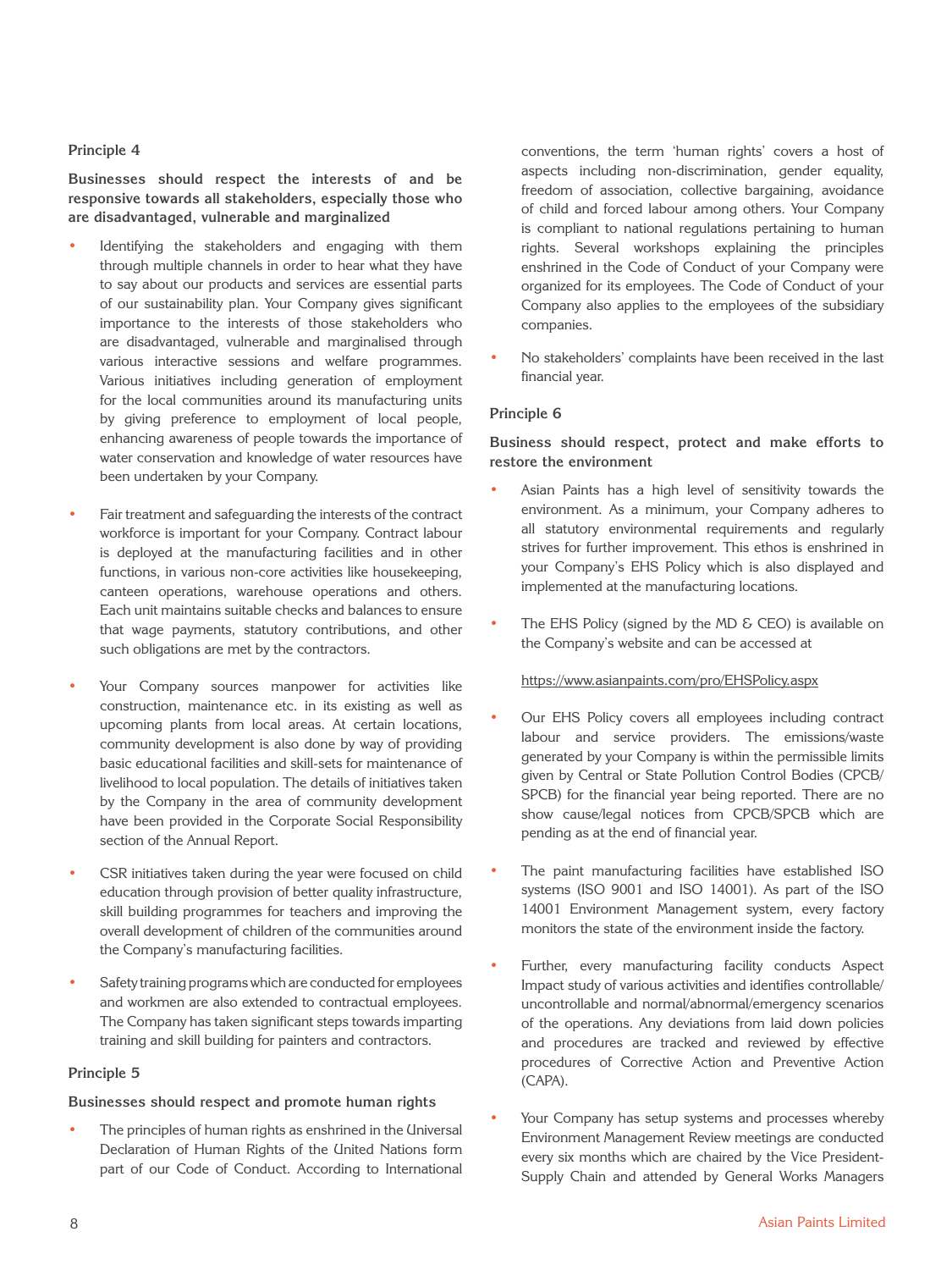of all the manufacturing facilities. The discussions in the meetings are centered on the topics of natural resource conservation, effluent reduction, water conservation, air emissions, waste generation and disposal. The representatives of each manufacturing facility present the status of the environmental targets and management plans for their respective facilities.

- Over the last two decades, your Company's efforts on conservation of water, energy and water resources has yielded positive results. At the six decorative paint manufacturing facilities of your Company, an environmental strategy has been adopted covering other key elements. As part of Project 'NEW', eight theme areas have been identified for action over next 3-10 years which include water neutrality, reduction in specific non-process water consumption, reduction in specific industrial effluent generation, reduction in electricity consumption, increase in energy from renewable sources, reduction in specific hazardous waste generation, reduction in paper usage etc.
- Your company is focused on operationalizing all aspects mentioned in the EHS Policy. Multiple cross-departmental and cross-factory teams have worked on different initiatives in this regards. A brief on some of those aspects is given below:
	- The team working in the area of reduction in 'water consumed for non-paint production' is evaluating different strategies by engaging with technologyproviders and tweaking some of the processparameters. Also interacting with local bodies to implement rain water harvesting & recharging structures, has enabled your Company to move on the road of becoming Water Neutral over the next few years.
	- Similar teams have worked on reducing the quantum of trade effluent generation achieving significant success. The manufacturing facilities have proactively worked towards installation of Reverse-Osmosis-Plants along with Multi-Effect-Evaporator-Plants to enable capability to recycle the entire treated-industrialeffluent for paint-production.
	- In line with your Company's commitment to progressively explore and adopt new technologies, the waste-management teams have engaged with different technology-providers. Your Company has implemented environment-friendly options for hazardous waste disposal; started sending hazardous waste from two of its paint manufacturing facilities to nearby cement kilns, for co-processing. Co-processing uses hazardous waste as AFR (Alternate

Fuel and Refuse) material; which for the Company, would lead to better energy savings and lower hazardous waste generation on account of reduced ash from incineration.

- Reduction in emission of VOC in the manufacturing blocks in factories is a new area of work that your Company has taken up. This is with a view to further reduce exposure of employees to VOCs and also its effects on the environment.
- Your Company is exploring various alternatives to improve the contribution of renewable energy in our total energy consumption. A roof-top solar power plant has been commissioned at the Sriperumbudur factory during the financial year 2014-15. Furthermore, the Company has also initiated installation of solar power plants at the Khandala, Rohtak and Kasna manufacturing facilities respectively. Commissioning of these projects is expected to be completed during the first half of the financial year 2015-16.
- Details of the measures taken to conserve energy forms part of Board's Report in the Annual Report.
- Your Company has continuously invested in Research & Technology and has a dedicated team of scientists at the R&T Centre at Turbhe near Mumbai. In keeping with the trends world over, environment sustainability, renewability and freedom from toxicity are considered as the central tenets of the new formulation design philosophy for decorative products. It supports your Company's strategy around technology development, development of substantially new products, productivity improvement and cost reduction. In order to protect environmental emission during application, most of the protective coating products have been made high solid or solvent free.

# **Principle 7**

**Businesses when engaged in influencing public and regulatory policy, should do so in a responsible manner**

- Your Company's Code of Conduct lays down that full, fair, accurate, timely and understandable information should be shared with the regulatory bodies. Further, the Communication Policy provides that only authorized and appropriate officials can interact with public officials. Any contact between the Company, its representatives and public officials is required to be done with prior internal approvals.
- Your Company engages with public and regulatory authority in a responsible manner and all such engagements are